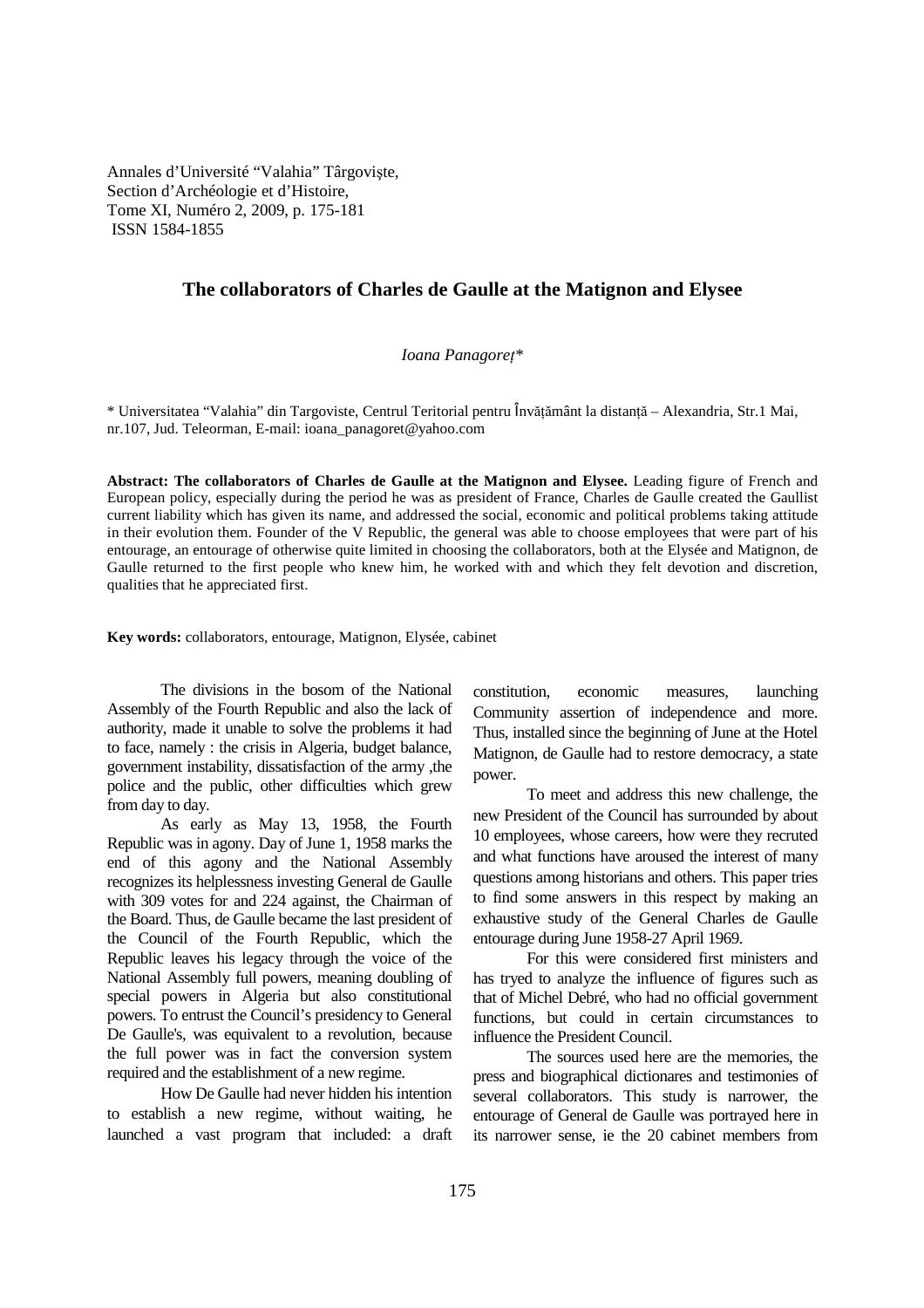Matignon whose nomination appeared in the Official Journal.

We add here two of the most influential members of the Secretariat General for Algerian Affairs, attached to the Council presidency, MM.René and Bernard Tricot which, although they werw working on the streets Lille can be regarded as some direct employees of General de Gaulle of the extent of the problem Algeria. Analysis of a very different team than many, our urges caution, especially when you know how greedy was general in his entourage at the Elysée and more on one of the Matignon.

It is clear that the first general returned to the people who knew, how worked with and which they felt devotion and discretion, qualities that by saying his collaborators, we consider first.

Since the events of May 13, General de Gaulle had a small private staff working on Solferino street, consisting of MM.Olivier Guichard and Jacques Foccart, which ceased to work with him all the time "crossing the desert", who were joined by Pierre Lefranc, who knew the General since the war. In late May, finding the revolt in Corsica, General de Gaulle asked Pompidou, the teacher pay in the State Council, CEO of Rothschild Bank, to constitute the Council President's Office.

This small team was quickly increased by the arrival of other''old''in the RPF (French People's Assembly) who were asked the Pompidou and Olivier Guichard, namely MM.Raymond Labelle, Jacques Richard, MM.Philippe Ragueneau, comrades in the Liberation Movement, and René Ribière,a personal friend of Olivier Guichard.

The place of "loyal" in the Cabinet totallitate "political friends" of the General, formed the essential core of the Cabinet, 14 members of a total of 22 were close to General in one time or another in his career. Thus, of the 22 Cabinet members, 14 were very close to General, 7 were from the period 1940-1944, 3 in the period 1944-19469 (GPRF), 9 in the period 1947-1953 (RPF) and 3 in the period 1953-1958.

Speaking of the political origins of cabinet members and fidelity to General de Gaulle, one can say that the total of all the different periods is higher than the corresponding figure of 14, some persons were close to General during several periods: such was in the RPF,Olivier Guichard, then head general's office during the "crossing the desert". In time of war were detained some members of the cabinet, some of whom were either French free or members of the resist, or companions to Liberation. Obviously this concerned the adherence to the actions and ideas of General de Gaulle and not a physical presence with him.

When referring to the RPF category, given those who have exercised such functions among Assembly as Beaulaincourt andPompidou, who wer one head of office and other private secretary general during this period. Majority of the employees (about half of them) were part of the "Gaullist crucible" of the RPF, along with the General during this period.

So, is not a chance if the Matignon is found a former secretary of the RPF, Jacques Focard, a general secretary of the National Council of RPF Jacques Richard and a national secretary of the youth and students, Peirre Lefranc.

According with the General de Gaulle collaborators opinion, one of the most important problems of that time was reform of the state, that of institutions and political problems arising therefore. Otherwise, the "political" businesses have been treated under the leadership of Olivier Guichard him having a huge task to track the establishment of mechanisms of state, put a bridge between the new state and political class to explain to people what is happening.

The Fifth Republic operated by prefects of the Fourth Republic, as was concerned politicians, freedom was restricted and those voters were now taking real decisions. To create a political force that it supports the General, the team led by Olivier Guichard, who was part of MM.Jacques Foccart, Pierre Lefranc, Jacques René Ribière and Rchard, took part in the creation of UNR in octomber 1958.

Strictly institutional problems have been attributed to Raymond's Janot Secretary General of the Council of State. He knew Georges Pompidou, who naturally asked him to become a technical adviser in charge of constitutional and social issues. Thus M. Janot has come to coordinate preparatory work of the new constitution in collaboration with M. Debré.

If we make a first analysis of the features common to most members of the cabinet appear two fundamental points: a community of generation that more than half of general employees are between 35- 44 years, and an academic home on the following: National School of Administration-1 ; Polytechnic-1, Ecole Normale Supérieure-3, 5 Military School, School of Literary Studies-1, 1 Commercial School, Legal Studies and Political-9; Without higher education-1.

There is a clear predominance of political and legal studies, almost half the cabinet members are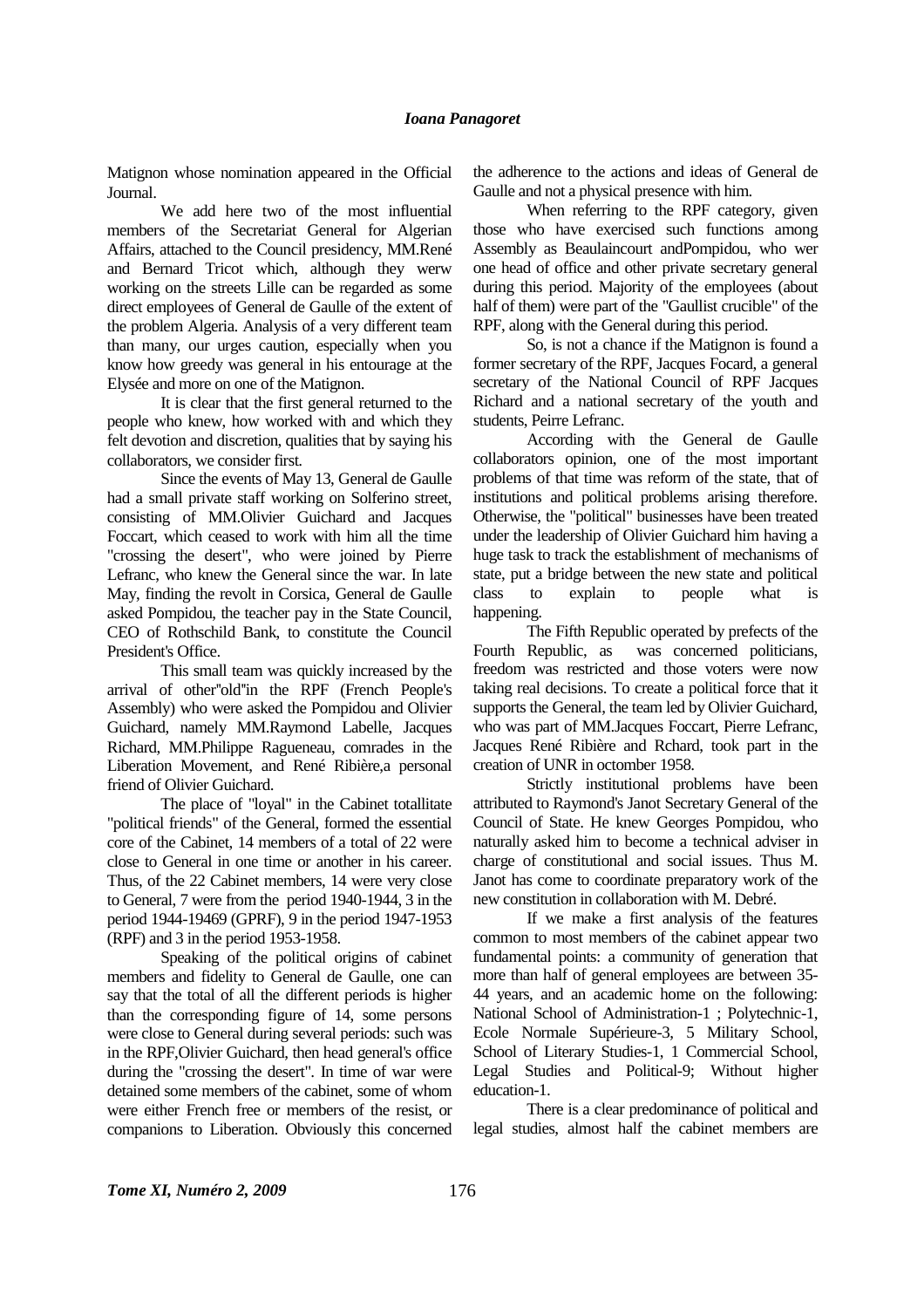former students of the School of Political Sciences. By studying more closely during their university, you realize that more than half have more degrees, overlapping license law and political science letters representing the most common formation.

In addition to the homogeneity of age, taking into account the last occupation exercised before entering the Cabinet had found the following structure: Council of State-2; Inspector Finance-2; Corp. prefectoral-1, Diplomacy-2, other senior officials-2, University - 1; other officials-1, Officer-3, members of ministerial cabinets-2, members of the cabinet of General de Gaulle-3, Private sector-3.

When a collaborator pursue two occupations simultaneously, was considered one that seemed to justify his best recruit. Poverty of this statistic structure do not prove richness of a career as that of G. Pompidou, which foat successively professor, teacher at the Court of Accounts of the State Council, dir.gen. Rothschild Bank..

In such a cabinet must appear clearly, however, the share of senior civil servants, because almost half the members are part of them but very relative numerical importance of the officials and not masking their influence. Indeed, the most important functions of the Cabinet, those of director and deputy director and the chief of cabinet are held by those who are not officials.

Therefore it should be noted that the first senior officials are elected to resolve most technical problems (although they were in many respects and political) on the other hand those who are not officials (already familiar with the political problems) were called to deal with files less technical and organizational functions and to exercise leadership even within the cabinet.

Although the era of political conjucture was exceptional, the team at Matignon could not get rid of certain unwritten rules of formation of ministerial cabinets, namely that every office has his press service, charge its relationship with parliament. The cabinet press service was thus entrusted to specialists in media and information issues, Philippe Ragueneau, former head of the press service of RPF and Simone Servais coming from UN and G. Pompidou had asked to join the general's office.

Jacques Richard, was charged in relation to Parliament offices Fouchet and gentlemen Palewschi received the Parliamentary Affairs and Raymond Labelle, a graduate of Ecole Normale, gather necessary documents General de Gaulle's speech. Pierre Lefranc,

who exercised the function of organizing the RPF was appointed Chief of Cabinet and as such organize press conferences, rallies, movements of the President of the Council, receptions and correspondence has been entrusted by Xavier Beaulaincourt, which occupies 10 years private secretariat of General de Gaulle. Thus, the Matignon office in June 1958, despite an undeniable originality due to its political homogeneity and the importance of certain records, was not different in fundamental structure of other ministerial offices.

#### **Functions and people on the functions**

One of the striking evolution of ministerial offices is to increase the role of Director of Cabinet. From this point of view, the role of the Matignon in June 1958, is the exception that proves the rule, G. Pompidou is called as "superminister".

He also has indulged himself to focus on the role para - ministerial that it held in 1958. He is the chair really all cabinet meetings and received most often by ministers. It is true that the professor, senior officials, the banker was more than any other able to drive just as good economic and financial sector and that of constitutional affairs. In this way managed to print the function of an important cabinet director rarely achieved. General was clearly a higher prestige and power than a normal head of government. Issues of importance to consider giving it a concern at that time, particularly the issue of Algeria, possession throughout France, the revision of the constitution, made the role of Director of Cabinet is certainly more important than one would have to be normal.

Special personality herself through its Director of Cabinet, the team at Matignon is noted and the style of labor relations between employees: these men have worked together with General often during RPF, knew and shared the same belief. Inevitably, these personal friends concluded with years before, created a climate of understanding and cohesion at work.

Olivier Guichard's statement that they would own a majority of colleagues: "Monday was really extraordinary. The head of the government a little unusual, Matignon was a kind of commando. I was 38 years and worked directly with the two men that I admire most: De Gaulle and Pompidou.", clearly reveals that a climate flip hierarchical rules and labor relations gave greater flexibility. At the end of this analysis results that the structure and composition of the cabinet of General de Gaulle at Matignon was not fundamentally original. Moreover we advanced even if they fall in a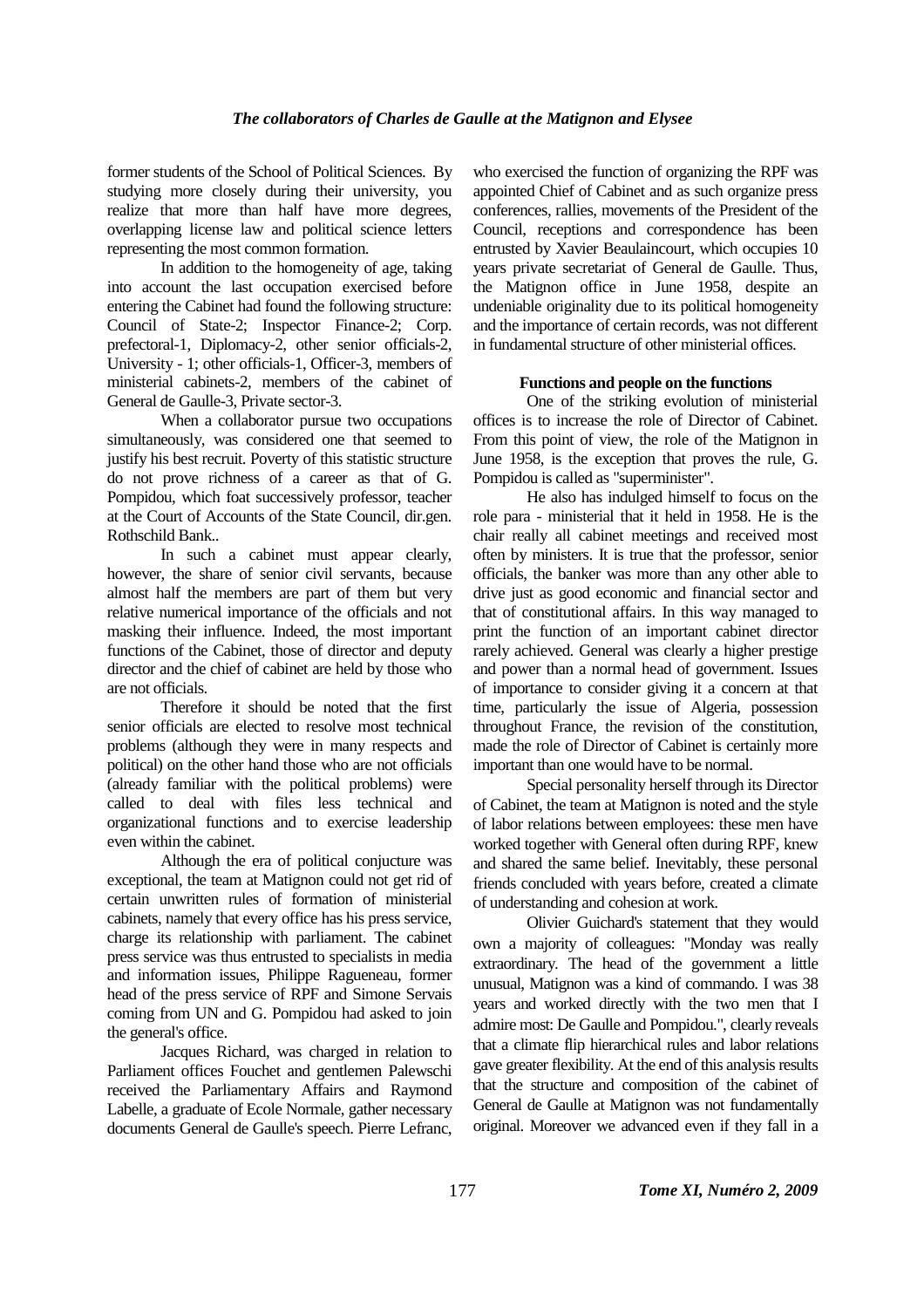straight line on the general course of the ministerial cabinets. Also recruiting people is similar to what will be the Elysée: General de Gaulle when he cold not chose himself, he controlled the applications that "agent or recruited" and he proposes. The specificity of these team it has to do with the personality of the first President of the Council and exceptional powers available to him. Through this fact, his associates were faced with some greater responsibilities than usual. This goes very special and the importance that Georges Pompidou has managed to give to the position of Director of Cabinet.

Besides, political homogeneity is one of the essential characteristics of this entourage. The fidelity to the General explains not only the entry of such people in the Office of the Matignon, but their departure because half of them will continue to operate as the Elysee. Finally we must note in the cohesion of the circle of faithful grouped around General de Gaulle, is one of the key differences to what will be later, different teams at Elysée will be formed, more hierarchical and less flexible.

#### **De Gaulle's entourage at the Elysée (January 1959-1969)**

Whatever the chosen-term was: collaborator, advisor, entourage-interest should be directed to the people who stood by the first president of the Fifth Republic and General de Gaulle on the Service named Presidents of the Republic.

In January 1959, General de Gaulle is elected president of the Republic and will be installed at the Elysee. Very important for this period is his entourage and we mention here the existence of three different general secretariat. From 8 January 1959 till 12 January 1962, Secretary General of the Presidency of the Republic is Geoffroi Courcel. It is one of the "faithful": the plane that was supposed to lead to de Gaulle in London in 1940 and was first head of cabinet. Time its presence at the General Secretariat meets Algerian phase. After 4 years of a hard struggle, de Gaulle, despite many obstacles and resistance, is getting to impose his political decision and to give independence to Algeria.

From February 1963 to June 1967 succeed Etienne Burin des Roziers. He is also an ambassador of the general and is corresponding to the exhibition and searching for General de Gaulle's foreign policy: independence affirmed to the United States, the policy

of detente with the East, cooperation with Third Countries, European construction. Bernard Tricot, which had to be the last general secretary of De Gaulle at the Elysee State Counselor at the request of the General has directed his efforts on domestic issues: regional reform, transformation of the University, participation of workers in enterprises, etc.

#### **The mode of recruitment and selection of persons**

The general did not rule never publicly at his entourage. Once HE spoke of his entourage tangentially qualifying it "less numerous but of quality. Neither this silence or that the founder of the Republic will personally choose not only his closest associates, should not mask vigilant attention which he manifests for these problems. Even for employees of "second degree" which were his advisers techniques, the General had supervised election and no appointment was made without his examination in advanced which candidate is proposed, and without hesitation hr removed those who din did not met his requirements.

Which where the General requirements? -he wanted to dispose of all the employees before he can fully rely on, wanted to have people committed, independent of the external and absolute discretion. -he wanted people to have experience in managing a business of State, a good knowledge of administrative gears, people of rigorous thinking and a clear and concise style. - he wanted transparent, did not want employees with originality and reputation known ideas which they represented, but men who were by themselves.

To understand the type of man who was able to satisfy requirements, you must study separately vacancy type and rank the importance of this post. This dual distinction is fundamental. General entourage was not a collegial body, no organized structure where the spokes of the wheel system, where each of the collaborators have equal access to the President. It was a formal organization type, hierarchical, where only 3 men had daily access to the General: Secretary General of the Presidency, Director of Cabinet and Secretary General of the Presidency of the Republic for the Community and the African and Malagasy Affairs (4 men if we also consider the Chief of Private Staff).

The other advisers communicated only indirectly with the Head of State by notes submitted by one of the heads. In addition, the internal structure was relatively closed and the division of tasks between different advisers clearly defined. Hierarchy and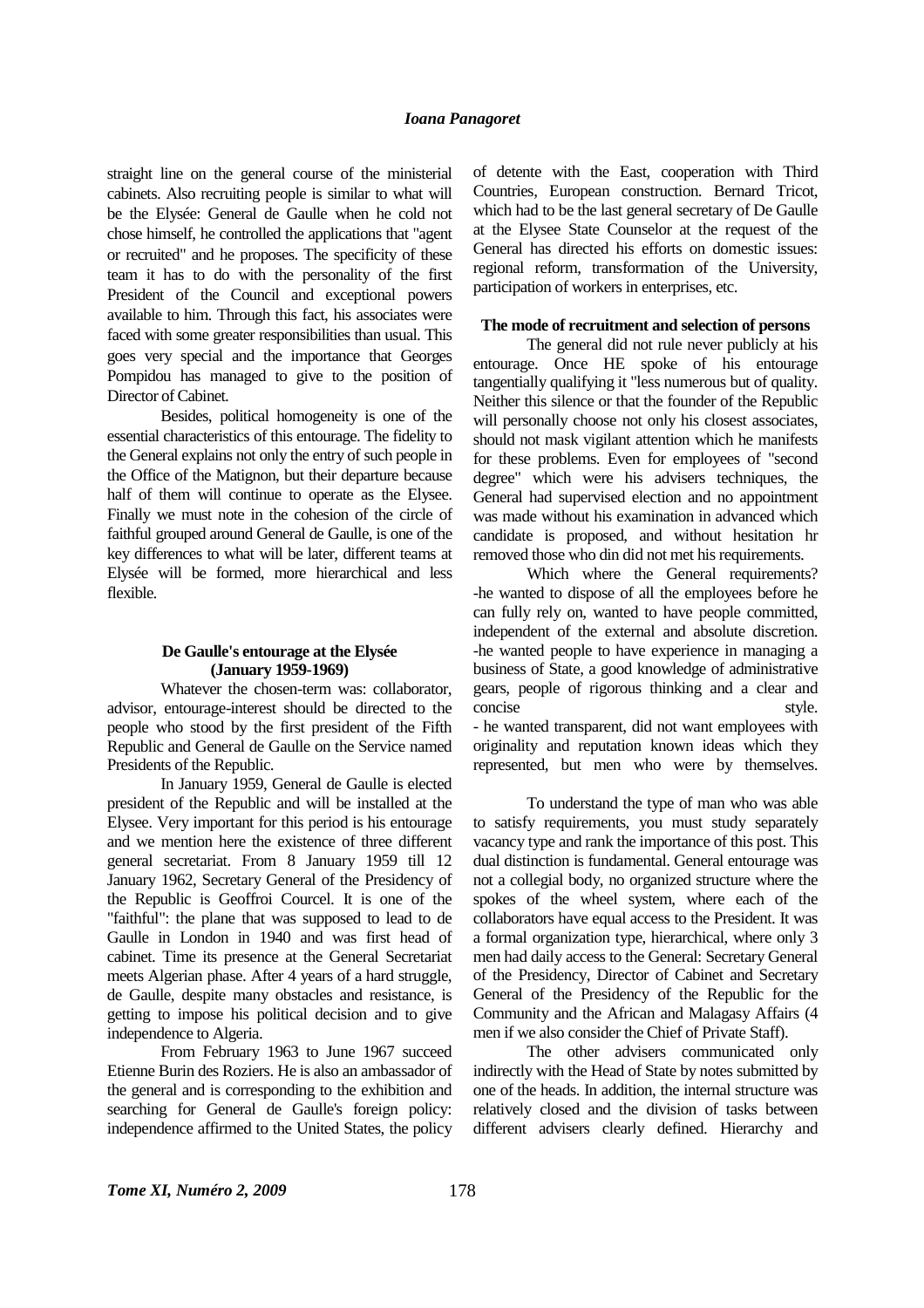specialization led to the choice of people with profiles of different careers, as was the case, in particular, the General Secretariat, the body which also concerns us the most by the importance of its role and by the number of his colleagues who were called here (7 of the General collaborators have served in this structure.

The general secretariat of the Presidency of the Republic included about 15 employees (of about 22 who formed the entourage of the President), was the political-administrative component of the Elysée providing the link between the presidency and what was called general state, ie government and its ministerial departaments. The General Secretariat sought through his work: to inform the General of any major government activities, to explain it in advance to all cases in which he had to rule, giving it if necessary, and some suggestions, to timely warn of any difficulty arising in one sector of national life, to verify if the implementation of these decisions was consistent with the instructions they had given, to provide quick answers to his questions.

The Secretary-General was surrounded by a team of 4 advisers, each of whom was instructed to follow the activity of one or more ministries, grouped where appropriate in sectors: diplomatic, economic and financial sector, the social affairs, education and national scientific research and a last sector with vast powers that covered legal issues, relations with the Secretary General of the Government and its Parliamentary Assembly (for further discussions and sessions) and other local problems like, Paris and its surroundings , etc.

Each of the 4 advisers had for the time and the importance of the sector, one or more responsible business.

In terms of choice of individuals to be included the rule was almost always - for specialist advisers-senior officials in the main field of activity of the sector and are in a band are aged between 35 - 45 years. People approaching peak of their careers or very young were not taken, but people arrived in the middle of their career, already having a solid experience.

Thus, the diplomatic sector was assigned to a career diplomat, he himself assisted by one or two young officers from the quay d'Orsay. As a responsible economic and financial sector, the rule was to be recruited an finance inspector. He was assisted in general, at least by one mine engineer, responsible for

following the work of technical ministries (industry, equipment, plan, etc.).

The legal and constitutional responsibility of the industry has been entrusted to a master of the Court of Auditors to the Council of State. Among those 3 or 4 in charge of mission at its disposal, there is at least one member of the Court of Auditors (responsible for relations with this great body), a magistrate (to follow judicial affairs, amnesty or pardon) and a young under - perfect.

In the national education, recruitment was less homogenous and vary in accordance with the concerns of the moment. Choosing scientists-mathematician Pierre Lelong, and biologist Guy Camus, in the first years of the Republic will illustrate the focus on General de Gaulle on reorganization of scientific and technical research grant. The scientists present will not be repeated since 1964 and will follow the path Jacques Narbonne, a professor in words before leaving the scene of an advisor to state, that of Marcel Pinet. Appointment of Marcel Pinet break in practice established a certain extent, because Mr Pinet apparently has no experience in national education (of these 4 men only Narbonne and Pinet have had a collaborator, a young graduate of Normal School, specialized in letter, Mr Sebastien Lost) Secretary General, "owner" of this team teach a different profile. Being at a higher age, approaching 50 years, was placed above the highest ranking public administrative functions, and was moreover, known to General de Gaulle, whom he served in the past. The first two people who held this post were Geoffroi de Courcel and Etienne Burin de Rousiers, both diplomats. Lord Courcel was Permanent Representative of France to the UN when the General called him in 1959 with. This high official who's never belonged RPF was still "the first of Gaullist". He was in the plane that was taking to London the one who was not yet "man of the June 18". He was head of the Office of General in 1940, before becoming in 1943 onwards his deputy director. When the war ended, Mr de Courcel continued his career in administration and held several positions of high responsibility, including that of Director General of Moroccan and Tunisian Foreign Minister in 1954, the Permanent Secretary General of National Defense in 1955 . When in February 1962, General will appoint him the French ambassador in Britain, he will suggest Mr Etien Burin des Rousiers the name of his successor. He was still the order of the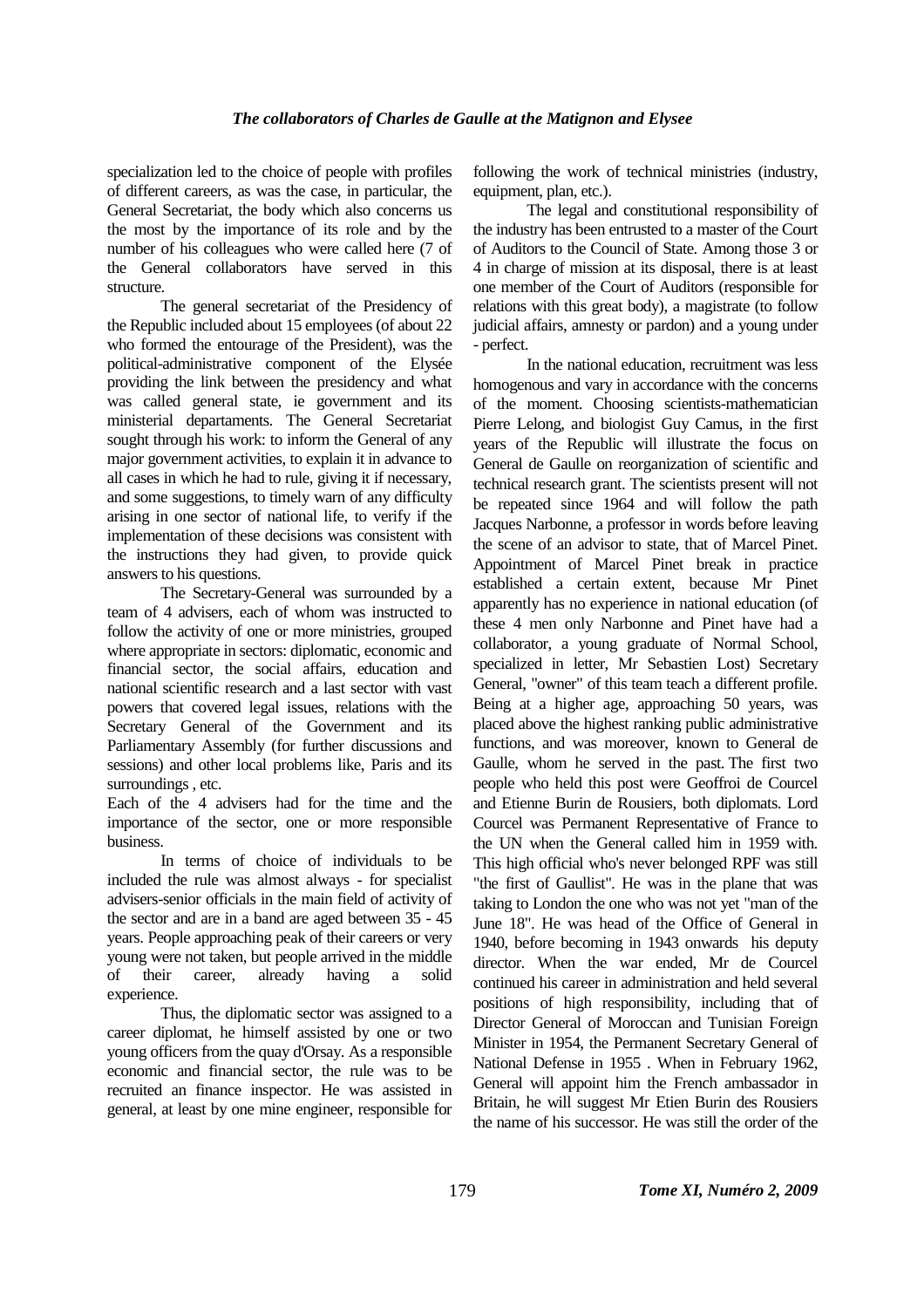Head of the Free French in 1943, before he was appointed in 1945 as Adviser at the Office of the Head of the Provisional Government. After the departure of General in 1946, Mr. Burin des Rusiers, he held several diplomatic posts in France and abroad, from that of Secretary of the Sarre, the Ministry of Foreign Affairs to that of the French ambassador in Poland, going through the same France's consul general in Milan.

Mr Bernard Tricot, who followed, traces a little the profile of his predecessors, first through his membership of the Council of State. When he arrived at the Algerian independence in 1962, the General sent him with Christian Fouchet, appointed High Commissioner of Republic of Algeria. Upon returning to France, Lord Tricot became secretary general for the administration of the armed forces, position which he will occupy until the summer of 1967. The General called him than again beside him, this time to make him number one for the General Secretariat of the Republic.

Freshly arrived in the entourage of General and without any of the experiences undergone historical Gaullisme Mr Tricot is the only known technical adviser who knew such a fulminant climb to the "ladder of General trust." To recruit members of the General Secretariat for Community and African Affairs Madagascar he uses the same principles of pre - selection, namely appeal to some men who have a well defined career profile. Thus, he calls on Raymond Janot, as secretary general.

Mr Janot, who was a member of the State Council at Matignon in 1958, the General counsel in constitutional issues, had occupied in 1951-1952 economic adviser functions of High Commissioner of France in Indochina and in 1952-1955 was one of ministerial offices responsible for relations with the associates.

Among technical advisors were Charles Bonfils, Governor of overseas France, Jean-Pierre Dannaud, which has been in post for years in Indochina and in Morocco, Alain Plantey-master of the Court of Cassation at the State Council and who was a member of the Cabinet Minister of France overseas, René Journiac, magistrate that has carried much of his career in Africa, after which the mission entrusted to the Secretariat of the Community and then to Cabinet Minister Georges Pompidou with problems of Africa and overseas departments of justice.

It is noted that in general, were chosen men who had a history of fighters in the resistance

movement, Jacques Focart, first Secretary General for African and Malagasy Affairs Community and the only that makes it less of these people by the fact that he was official but still had experience in the territories beyond seas. Mister Focart was yet since the creation RPF's one of the leaders of this movement and for several years, advisor to the French Union and in charge of overseas territories.

Compared with the established practice so far, to the extent that there was never a professional match between the function and origin of people the elected office of General de Gaulle was no exception.

Thus, he appealed to university Narbonne to deal with audiences and the general's travels, while he was recruiting from the diplomatic corps, Pérola Gilbert and Pierre Louis Blanc, to handle press relations. Even the director's office was when a diplomat as was the case of René Brouilolet and Xavier Daufresne de Chevalerie, when a member of the State, in person of Geoges Galichon.

Note that these elections are loosing their coherence if we take into consideration that director's office was assisted by his associates as critical task to prepare the general's travels, to keep audiences contract, to maintain relations with press and hold receptions to the Elysee, to put the General in contact with all those who were important person in society, personalities from politics, the universities, the arts, letters, etc..

Yet most of these tasks were demanding less specialized than a great physical resistance and total devotion to the person of the President.

The General did not want to have a thick press service and neither information problems specialists, so only the general's first release was a responsible journalist, Mr. Jean Chauveau, former responsible for the "Assembly", the main body of the press. RPF site.

His successors were some officials, namely some diplomats. It seems that the general has chosen some diplomats because as a journalist, no matter how fair he would have been likely to yield to a sense of confraternity and would have been too talkative with his interlocutors on the other side of the barricade. Another explanation would be that for the General, diplomats were better qualified than other officials in this mission that consists, in his view, the "remain silent" or that in the light of travels that general was preparing to make abroad, a diplomat was useful.